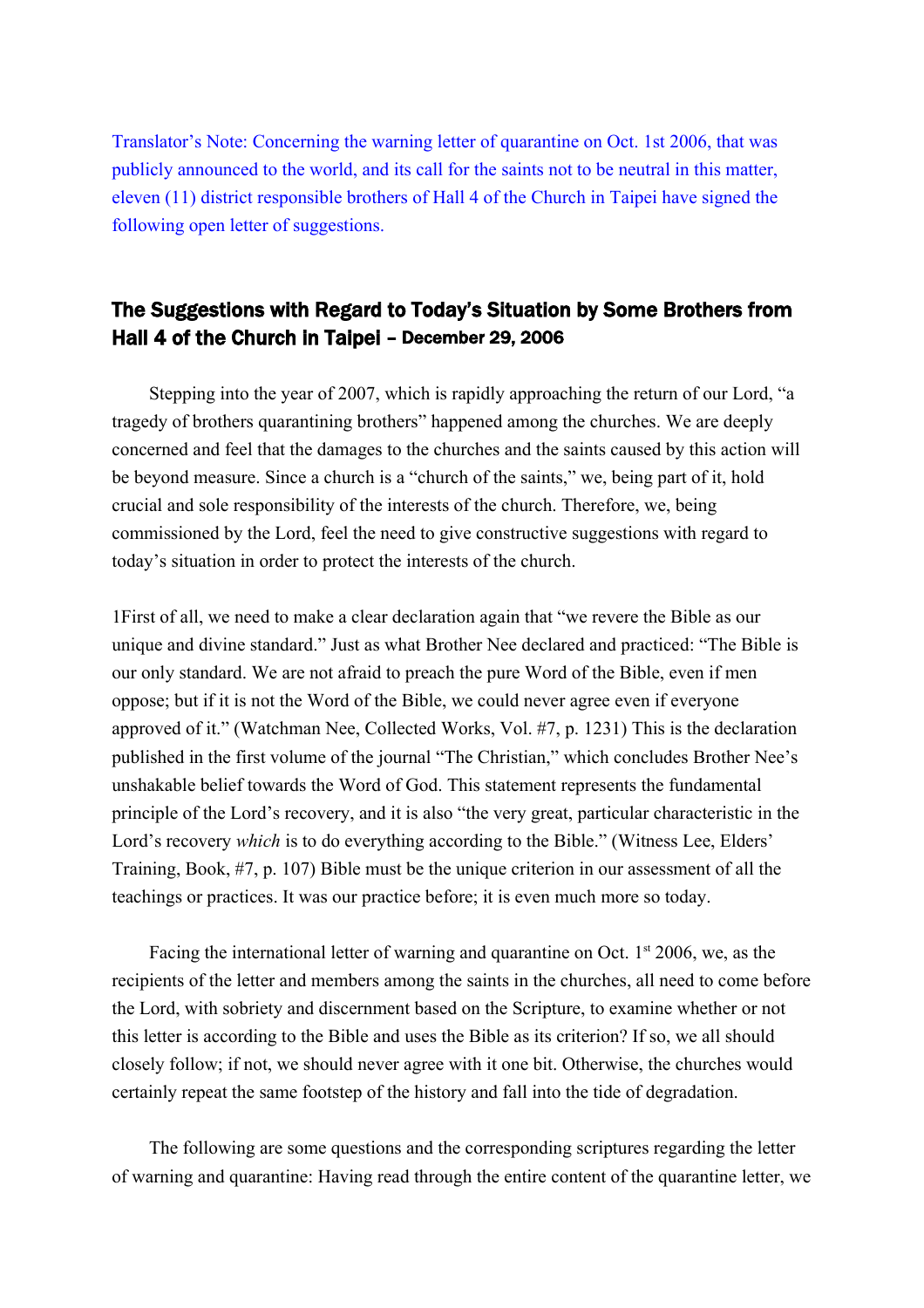have found the following points that are related to the Biblical truth:

## Point 1, "Different opinion" and "Different teaching":

 To teach different things was to teach myths, unending genealogies (v. 4), and the law (vv. 7-8 ). All such teaching was vain talking (v. 6), differing from the apostles' teaching, which was centered on Christ and the church, that is, on the economy of God. (Footnote from 1 Tim.) We feel that the application of "different teaching" can not be extended without a proper boundary to different opinions or views about things that are not the basic truths. The letter of warning and quarantine did not list the Biblical teachings and the different teachings with necessary references from both sides; and a letter of such importance must not have any room for ambiguity.

#### Point 2, concerning the questions of ministries and ministers:

In the book of first Corinthians, it is very clear to us that these points should not become the focal point of argument. "What then is Apollos? And what is Paul? Ministers through whom you believed, even as the lord gave to each one of them. I planted, Apollos watered, but God caused the growth. So then neither is he who plants anything nor he who waters, but each will receive his own reward according to his own labor. For we are God's fellow workers; you are God's cultivated land, God's building."

"As far as the growth in life is concerned, all the ministers of Christ, whether planters or waterers, are nothing; God is everything. We must turn our eyes from them to God alone. This delivers us from the divisiveness that results from appreciating one minister of Christ above another. (Footnote from 1 Cor.)

Paul also emphasized that, "Now these things, brothers, I have transferred in figure to myself and Apollos for your sakes, that you may learn in us the matter of not going beyond what has been written, that none of you may be puffed up on behalf of one, against the other."

Here is a strong indication that a church should not have the situation of "puffing up of one minister, against the other" among the ministers. The church should not puff up Paul, against Apollos, and vice versa. This is also the practice of the New Testament ministers. There has never been a single New Testament minister who claimed that he is the unique minister, and there is not such revelation in the New Testament either. The New Testament ministry is always apportioned and taken up by many people. The following verses also clearly illustrate this point. "Who has also made us sufficient as ministers of a new covenant," "Therefore having this ministry as we have been shown mercy."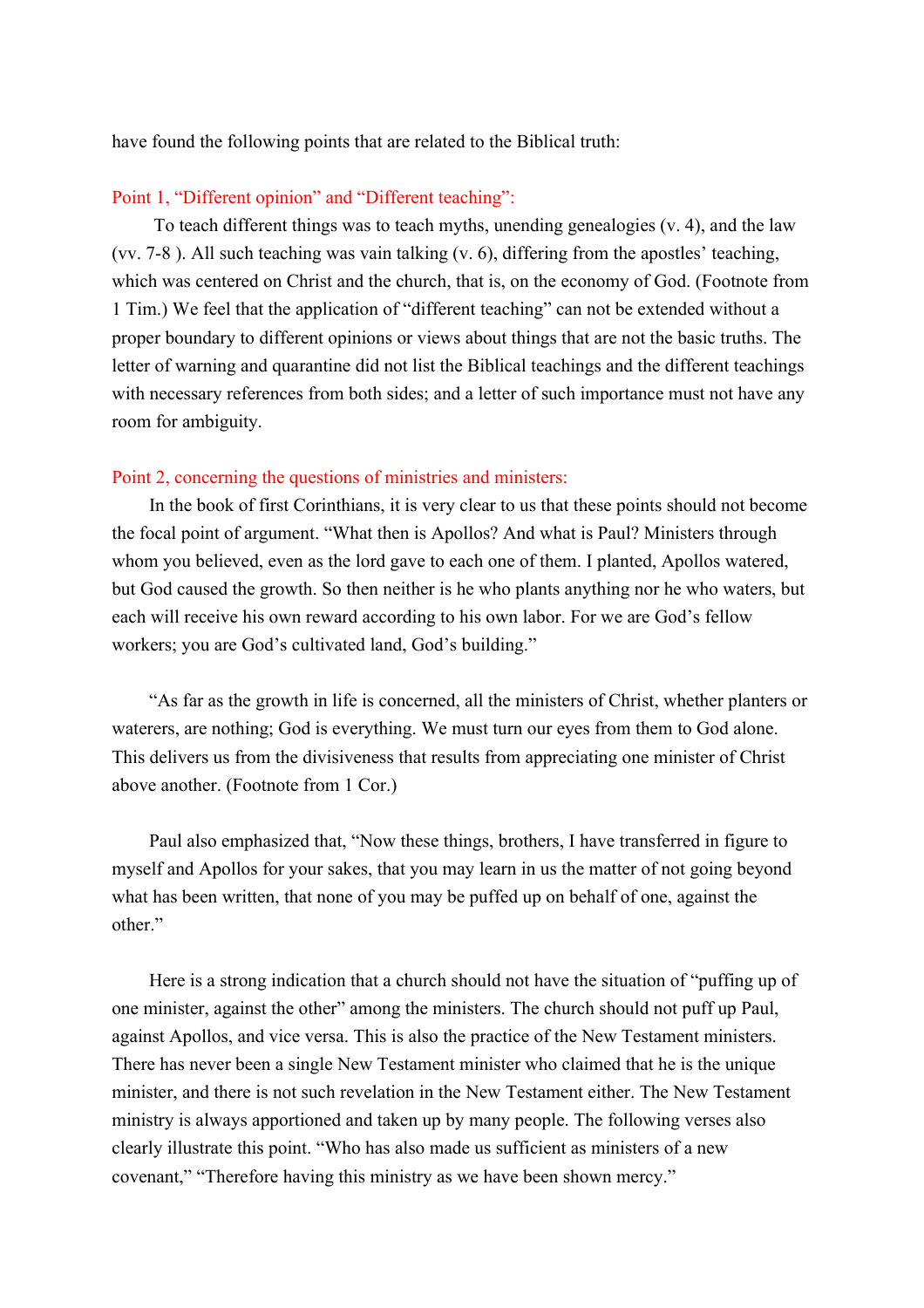Brother Nee also pointed out in his teaching that "Bible says that first we have the establishment of the church in a locality and then it would be enriched by various ministries. Bible does not allow humans to establish a church according to one's ministry. The teaching of the Bible is to utilize the special characteristics of a ministry to contribute to the church. It is not that the grocer and the florist each seek to open as many branches as they possibly can in order to sell their respective commodities, but that the grocer or the florist, arriving in any place, opens a department store, and having duly established that, he contributes his goods to it, and other tradesmen coming along contribute their wares to the same store. A department store does not just deal in one line of goods; it has a varied stock. The thought of God is not that we should open branch florist shops or branch grocery stores, or stores that specialize in other lines, but department stores. His plan is that His servants should just establish a local church, and then contribute their different ministries to that church. The church is not controlled by one ministry but served by all the ministries. If any company of God's people are open to receive one truth only, then they are a sect." (Watchman Nee, Collected Works, Vol. #30, the Normal Christian church life)

### Point 3: Concerning one publication and publisher:

Those who agree with one publication publicly admit that "... it is not a matter of right or wrong, biblical or non-biblical. It is a matter of whether there is one sound or more than one sound." (The Ministry Magazine, Vol. 9, issue 1, p. 186) Brother Nee admonished us that "whatever the Bible does not have, the church must by all means reject. Otherwise, all those who follow the Lord faithfully will leave when they see the church having what the Bible has not." (Watchman Nee, Further Talks, p. 64)

The Scripture does not explicitly teach such a practice, nor teach the saints to be restricted in reading the materials from only one publisher, nor the writings of only one New Testament minister. Therefore we cannot add another "one publication" besides what was taught in Ephesians that we should be diligent to keep the seven "one's" and use it as the basis of acceptance and quarantine. Otherwise, we would not be receiving according to God. Rather, we would be falling into a religious organization.

From our explanation according to the Scripture above, on the one hand, we consider that the "letter of warning and quarantine" has insufficient Biblical ground; on the other hand, we cannot quarantine brothers on such a basis. Therefore, we beseech the brothers, the authors of the "Warning letter", to retract this warning letter, to truly practice receiving the saints according to God, and practice brotherly love according to the commandment of the Lord Jesus before His departure. "A new commandment I give to you, that you love one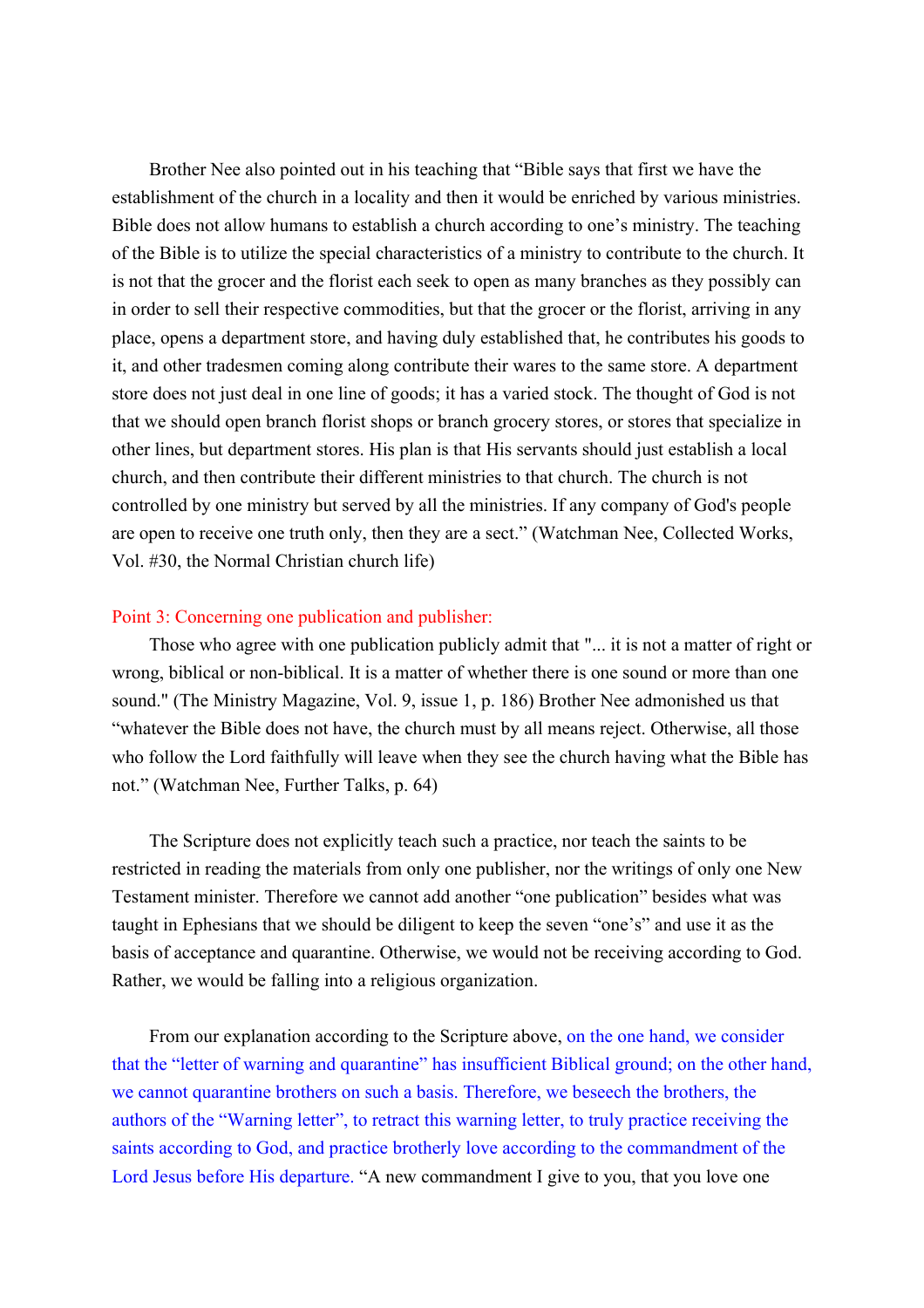another, even as I have loved you, that you also love one another. By this shall all men know that you are My disciples, if you have love for one another." (John 13:34-35) "For this is the message which you heard from the beginning, that we should love one another," (1 John 3:11) "We know that we have passed out of death into life because we love the brothers. He who does not love abides in death." (1 John 3:14) "And this is His commandment, that we believe in the name of His Son Jesus Christ and love one another, even as He gave a commandment to us." (1 John 3:23) Brother Nee also talked about this: "having frequent contact with the ones that do not have the same opinions with us in expounding the Scripture always makes our 'flesh' feel abnormal, but it benefits our spirits. We might have the correct understanding of the Scripture, but God would use this opportunity to show us the proper attitude of our hearts. We might believe correctly, but God would test us to see whether or not we love properly. How easy it is for us to have a mind to be equipped with the pure teaching of the Bible but to lack a heart that is full of true love. Oh! How we need the Christian tolerance! Oh! How we need a heart with tremendous magnitude and capacity! Unfortunately, many children of God would be zealous over the light they attained and cause them to mark out those ones who deviate from them in opinions with regards to expounding the scripture as 'Outsiders' without any hesitation. God wills us to manifest our loving heart even to those who hold different opinions toward us on the most precious truth. When a person who expounds the Scripture is opposed on the truth, such opposition would most easily manifest his spiritual condition."

## We proclaim:

- 1. We desire to follow the Scripture to receive all the children of God according to God.
- 2. We do not despise or judge anyone's teaching and practice according to the viewpoints of doctrines, religious practices and anything that is unrelated to our basic truth, that is, the most important and fundamental truth, which is concerning our salvation, Christ, His person and work.
- 3. We ought to receive the saints according to God, not to be narrower than God, to keep the oneness of the Spirit in the uniting bond of peace and to live in the Body of Christ so that the fellowship of the Body of Christ would be maintained in a situation that is absolutely smooth, without deviation and disharmony. (Rom. 14:3, 15:7)
- 4. We receive all the gifts that Christ has given to the church and their perfecting for the building up of the Body of Christ.